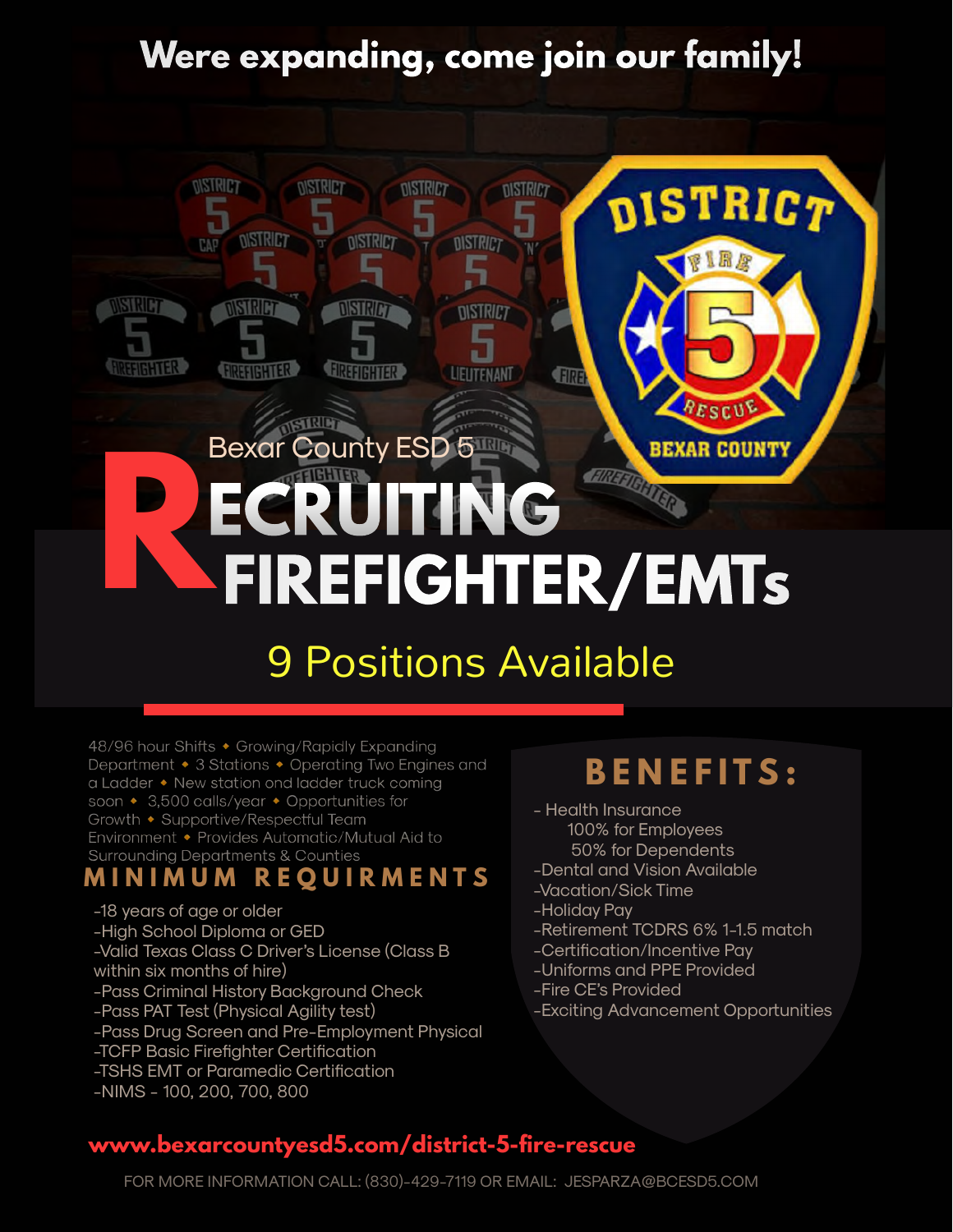### **PLEASE ATTACH THE FOLLOWING DOCUMENTS TO THE APPLICATION**

- Copy of Birth Certificate
- Copy of High School Diploma or G.E.D. Certificate (for Non-High School Graduates)
- Copy of College transcripts and/or Diploma (If applicable)
- Copy of Texas EMT-Basic or Paramedic Certification
- Copy of all Certifications, if applicable towards Fire/EMS service
- Photocopy of your Driver's License (front and back)
- Copy of Military Form DD-214, if applicable
- Copy of Social Security Card

Before Applying:

- All Firefighters are NOT ALLOWED to be a volunteer member of a Bexar County ESD 5 Department
- All Firefighters are required to work shifts
- All Firefighters are required to take specialized training when requested by the Chief
- Will be required to have pre-employment medical exam and pass PAT (Physical Agility Test)

**All questions must be answered. Do not leave any blanks or "See resume". Resumes are not accepted in place of Application. Resumes may be attached for review.**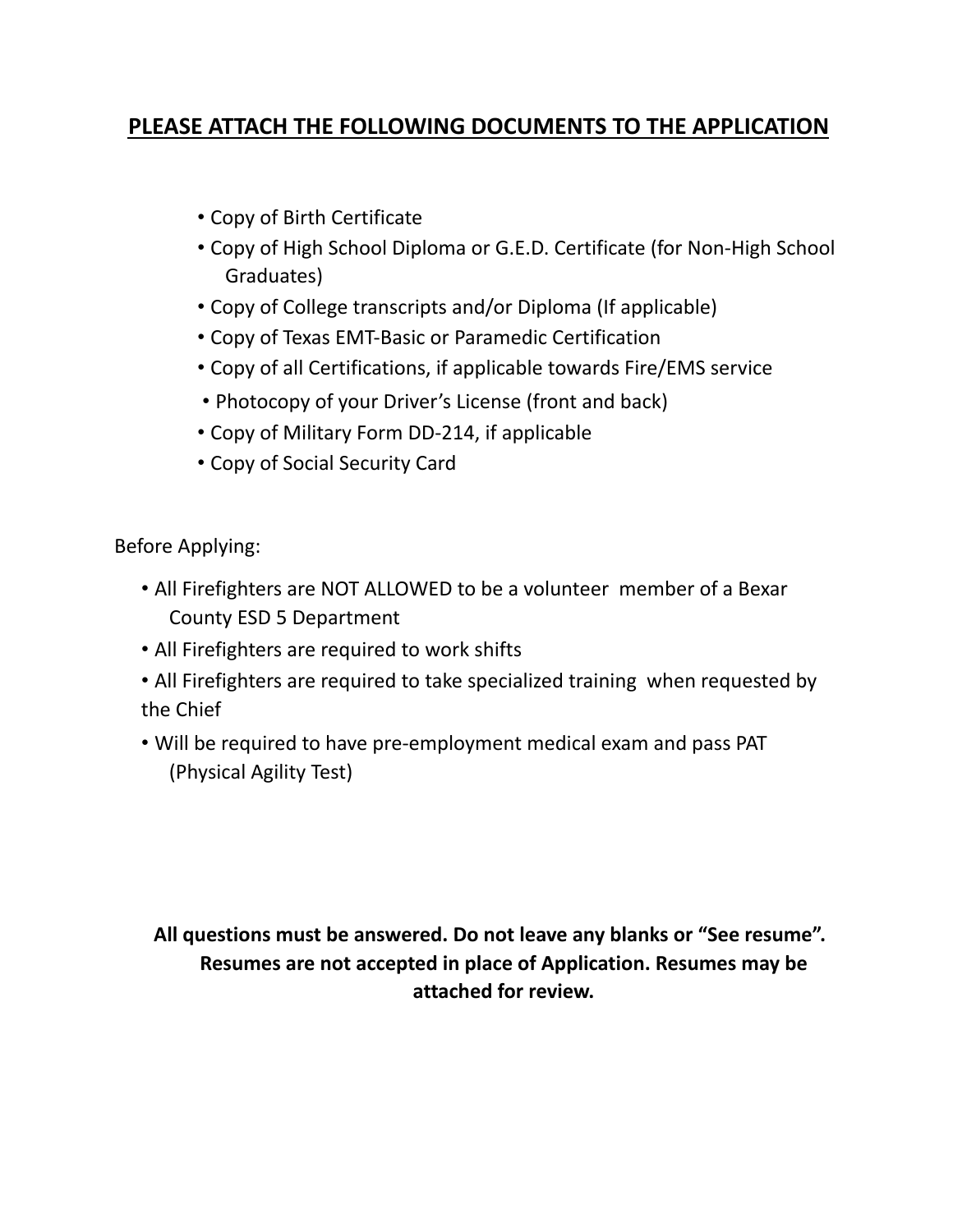### **BEXAR COUNTY EMERGENCY SERVICE DISTRICT #5**

APPLICATION FOR EMPLOYMENT

GENERAL INFORMATION

PLEASE PRINT CLEARLY USING BLUE OR BLACK INK

| Name:____________    |                                                                                                                                                                                                                                |        |                                                                                         |                                                                                                                                                                                                                                                                                                                                                                                           |     |
|----------------------|--------------------------------------------------------------------------------------------------------------------------------------------------------------------------------------------------------------------------------|--------|-----------------------------------------------------------------------------------------|-------------------------------------------------------------------------------------------------------------------------------------------------------------------------------------------------------------------------------------------------------------------------------------------------------------------------------------------------------------------------------------------|-----|
|                      | Last                                                                                                                                                                                                                           |        | First                                                                                   | MI                                                                                                                                                                                                                                                                                                                                                                                        |     |
|                      | Number                                                                                                                                                                                                                         | Street | City                                                                                    | State                                                                                                                                                                                                                                                                                                                                                                                     | Zip |
|                      |                                                                                                                                                                                                                                |        |                                                                                         | Number of years at present address: ________ If less than 5 years, please give previous address                                                                                                                                                                                                                                                                                           |     |
|                      |                                                                                                                                                                                                                                |        |                                                                                         |                                                                                                                                                                                                                                                                                                                                                                                           |     |
|                      |                                                                                                                                                                                                                                |        |                                                                                         |                                                                                                                                                                                                                                                                                                                                                                                           |     |
|                      |                                                                                                                                                                                                                                |        |                                                                                         |                                                                                                                                                                                                                                                                                                                                                                                           |     |
|                      |                                                                                                                                                                                                                                |        |                                                                                         |                                                                                                                                                                                                                                                                                                                                                                                           |     |
|                      |                                                                                                                                                                                                                                |        |                                                                                         | Upon employment, can you provide verification of your legal right to work in the United States? $\Box$ Yes $\Box$ No                                                                                                                                                                                                                                                                      |     |
|                      |                                                                                                                                                                                                                                |        | Are you related to any BCESD 5 employees or Commissioner(s)? $\Box$ Yes $\Box$ No       |                                                                                                                                                                                                                                                                                                                                                                                           |     |
|                      |                                                                                                                                                                                                                                |        | If yes, who?                                                                            |                                                                                                                                                                                                                                                                                                                                                                                           |     |
|                      | Are you capable of working shifts? $\Box$ Yes $\Box$ No                                                                                                                                                                        |        |                                                                                         |                                                                                                                                                                                                                                                                                                                                                                                           |     |
|                      | Are you currently employed? $\Box$ Yes $\Box$ No                                                                                                                                                                               |        |                                                                                         |                                                                                                                                                                                                                                                                                                                                                                                           |     |
|                      | May we contact your supervisor? $\Box$ Yes $\Box$ No                                                                                                                                                                           |        |                                                                                         |                                                                                                                                                                                                                                                                                                                                                                                           |     |
|                      |                                                                                                                                                                                                                                |        |                                                                                         | Have you been (1) convicted of, or (2) plead guilty, or (3) plead no contest (nolo contender) to a felony or misdemeanor other<br>than a minor traffic violation? The scope of inquiry includes but is not limited to, crimes of theft, rape, sexual assault, assault,<br>murder, swindling, indecency with a minor and possession or sale of marijuana or any category of illegal drugs? |     |
| Yes $\Box$ No $\Box$ |                                                                                                                                                                                                                                |        |                                                                                         |                                                                                                                                                                                                                                                                                                                                                                                           |     |
| If yes, please       | explain: the contract of the contract of the contract of the contract of the contract of the contract of the contract of the contract of the contract of the contract of the contract of the contract of the contract of the c |        |                                                                                         |                                                                                                                                                                                                                                                                                                                                                                                           |     |
|                      |                                                                                                                                                                                                                                |        | <b>BACKGROUND HISTORY</b>                                                               |                                                                                                                                                                                                                                                                                                                                                                                           |     |
|                      |                                                                                                                                                                                                                                |        | Have you ever been convicted of a Class "B" Misdemeanor or higher? Yes $\Box$ No $\Box$ |                                                                                                                                                                                                                                                                                                                                                                                           |     |

If yes, please explain: \_\_\_\_\_\_\_\_\_\_\_\_\_\_\_\_\_\_\_\_\_\_\_\_\_\_\_\_\_\_\_\_\_\_\_\_\_\_\_\_\_\_\_\_\_\_\_\_\_\_\_\_\_\_\_\_\_\_\_\_\_\_\_\_\_\_\_\_\_\_\_\_\_\_\_\_\_\_\_\_\_\_\_\_\_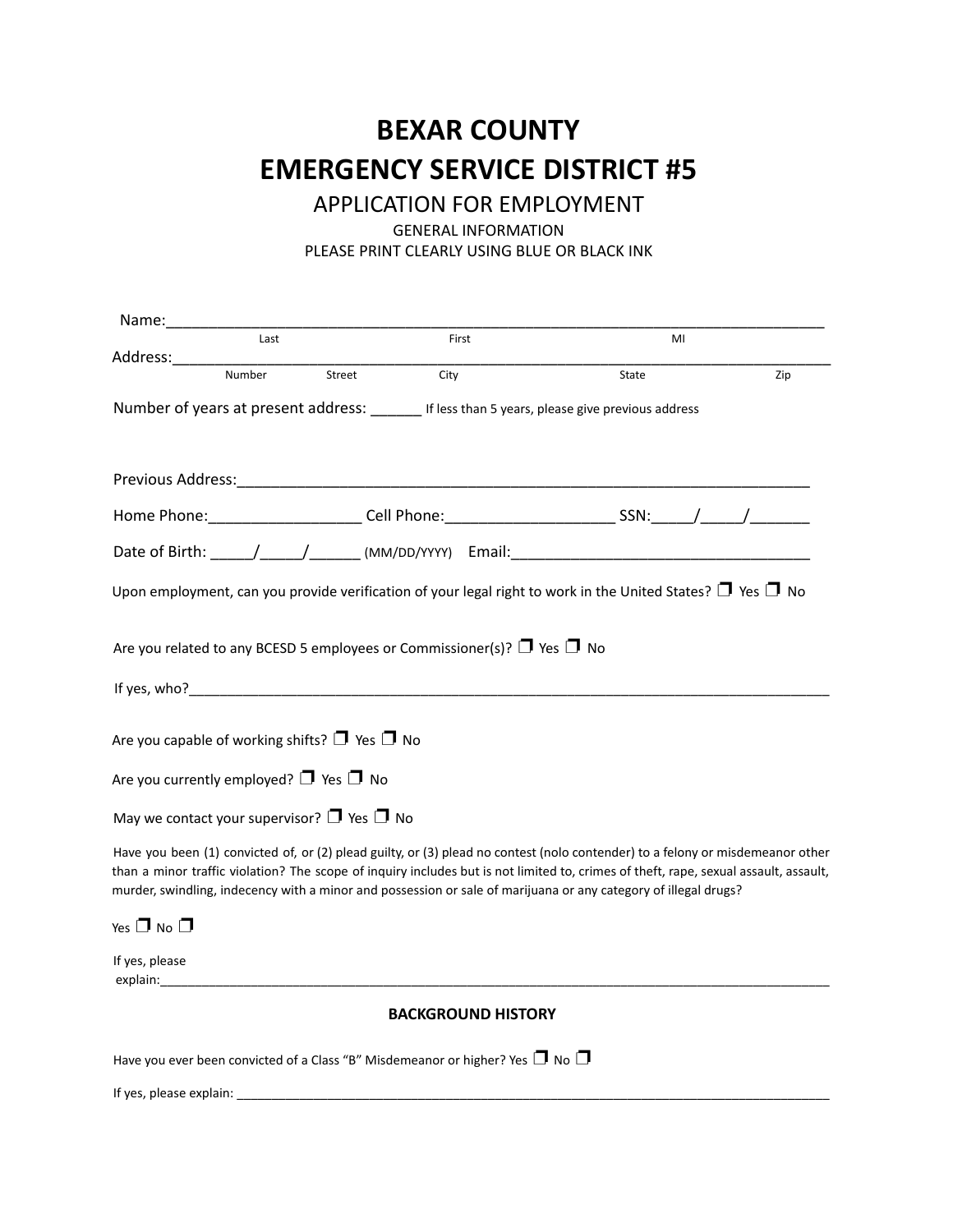#### **WORK/VOLUNTEER HISTORY**

| <b>Current or Most Recent Employer</b> | Your Title / Position                         |                      |
|----------------------------------------|-----------------------------------------------|----------------------|
| <b>Street Address</b>                  | Supervisor and Title                          | Phone                |
| City, State, Zip                       | Another Supervisor or Co-Worker               | Phone                |
| <b>Business Phone</b>                  | $\overline{\phantom{a}}$<br><b>Start Date</b> | <b>End Date</b>      |
| Department worked                      | <b>Starting Salary</b>                        | <b>Ending Salary</b> |
|                                        |                                               |                      |
|                                        |                                               |                      |
| <b>Current or Most Recent Employer</b> | Your Title / Position                         |                      |
| <b>Street Address</b>                  | Supervisor and Title                          | Phone                |
| City, State, Zip                       | Another Supervisor or Co-Worker               | Phone                |
| <b>Business Phone</b>                  | $\sqrt{2}$<br><b>Start Date</b>               | End Date             |
| Department worked                      | <b>Starting Salary</b>                        | <b>Ending Salary</b> |
|                                        |                                               |                      |
|                                        |                                               |                      |
| Current or Most Recent Employer        | Your Title / Position                         |                      |
| <b>Street Address</b>                  | Supervisor and Title                          | Phone                |
| City, State, Zip                       | Another Supervisor or Co-Worker               | Phone                |
| <b>Business Phone</b>                  | <b>Start Date</b>                             | <b>End Date</b>      |
|                                        | <b>Starting Salary</b>                        | <b>Ending Salary</b> |
| Department worked                      |                                               |                      |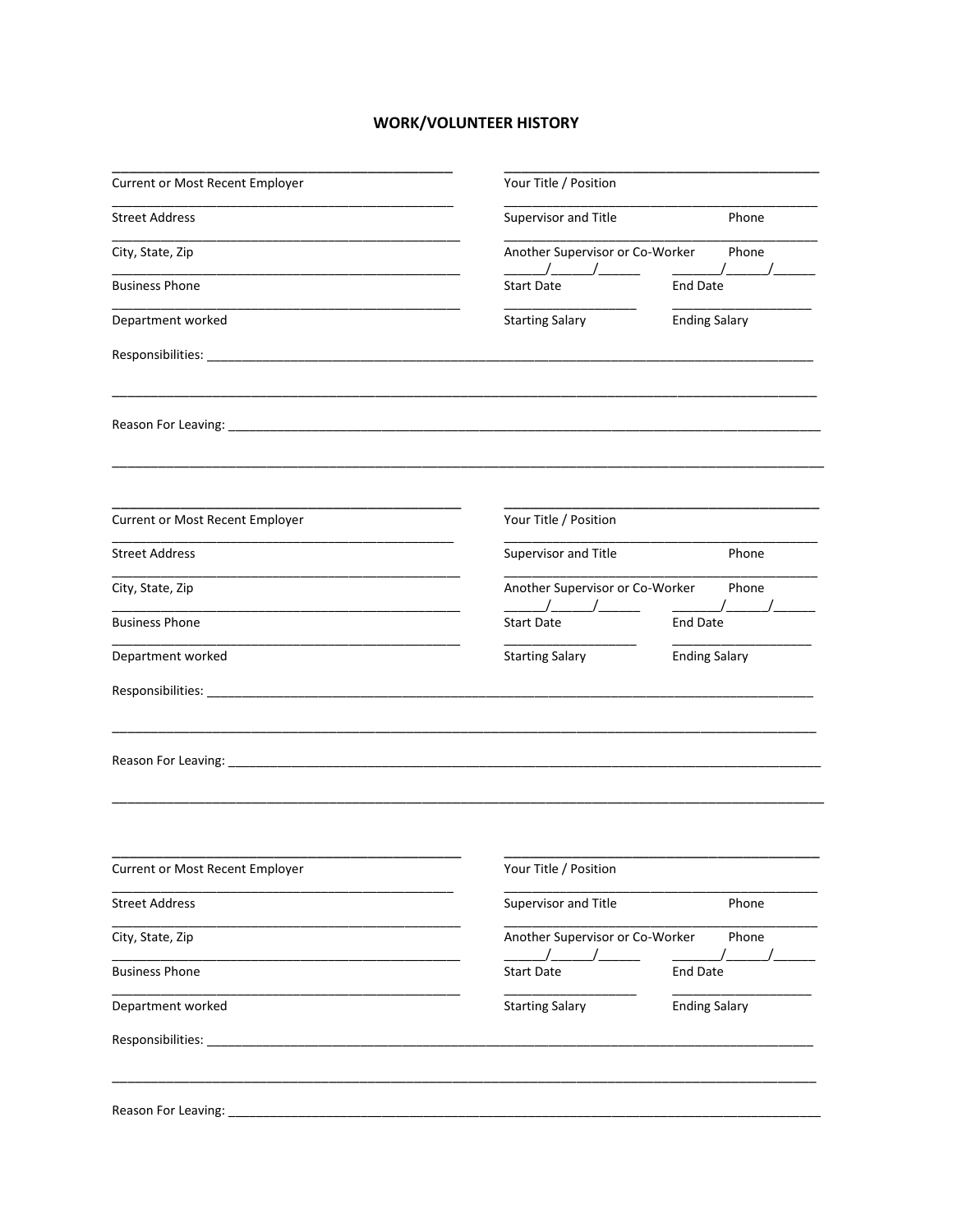#### **MILITARY SERVICE**

| Branch:                                                                                                                                                                                                                                                                                                                                                                                                                                                      |  |  |
|--------------------------------------------------------------------------------------------------------------------------------------------------------------------------------------------------------------------------------------------------------------------------------------------------------------------------------------------------------------------------------------------------------------------------------------------------------------|--|--|
| Type of Discharge: ______________<br>End Date: $\frac{1}{\sqrt{1-\frac{1}{2}}}\frac{1}{\sqrt{1-\frac{1}{2}}}\frac{1}{\sqrt{1-\frac{1}{2}}}\frac{1}{\sqrt{1-\frac{1}{2}}}\frac{1}{\sqrt{1-\frac{1}{2}}}\frac{1}{\sqrt{1-\frac{1}{2}}}\frac{1}{\sqrt{1-\frac{1}{2}}}\frac{1}{\sqrt{1-\frac{1}{2}}}\frac{1}{\sqrt{1-\frac{1}{2}}}\frac{1}{\sqrt{1-\frac{1}{2}}}\frac{1}{\sqrt{1-\frac{1}{2}}}\frac{1}{\sqrt{1-\frac{1}{2}}}\frac{1}{\sqrt{1-\frac{1}{2}}}\frac$ |  |  |
|                                                                                                                                                                                                                                                                                                                                                                                                                                                              |  |  |
| <b>EDUCATION</b>                                                                                                                                                                                                                                                                                                                                                                                                                                             |  |  |
| City/State                                                                                                                                                                                                                                                                                                                                                                                                                                                   |  |  |
| Phone of School<br>Did you receive? $\Box$ Diploma $\Box$ GED<br>(Check One. If Applicable)                                                                                                                                                                                                                                                                                                                                                                  |  |  |
| <b>COLLEGE / TRAINING INSTITUTIONS</b>                                                                                                                                                                                                                                                                                                                                                                                                                       |  |  |
| Name of College/Institution                                                                                                                                                                                                                                                                                                                                                                                                                                  |  |  |
| <b>Street Address</b>                                                                                                                                                                                                                                                                                                                                                                                                                                        |  |  |
| City, State, Zip                                                                                                                                                                                                                                                                                                                                                                                                                                             |  |  |
| Degree / Certification Achieved<br>Date Attended From<br>To                                                                                                                                                                                                                                                                                                                                                                                                  |  |  |
|                                                                                                                                                                                                                                                                                                                                                                                                                                                              |  |  |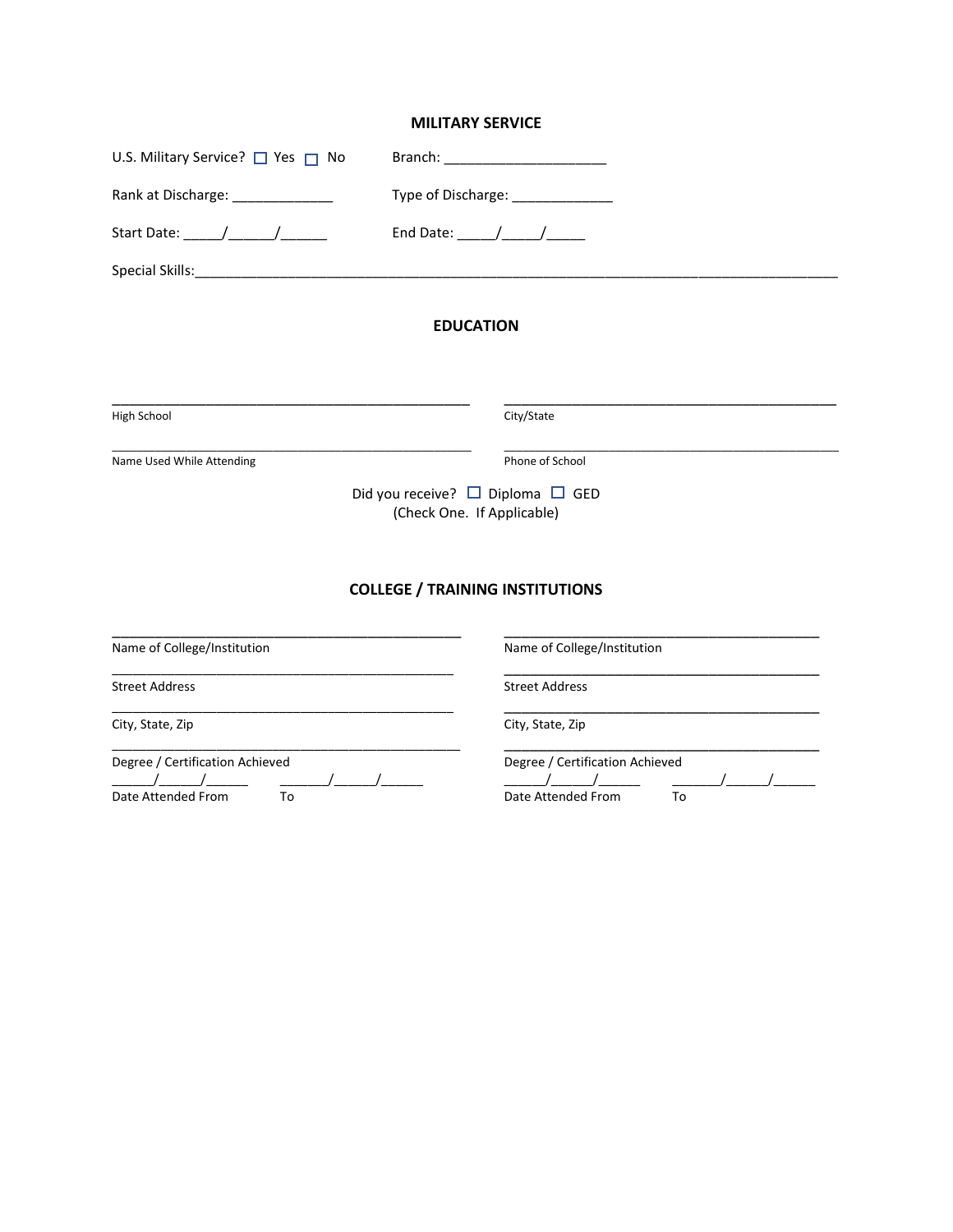Do you currently have an active certification as a TCFP Firefighter or higher? Yes  $\Box$  No  $\Box$ 

If TCFP, What level? \_\_\_\_\_\_\_\_\_\_\_\_\_\_\_\_\_\_\_\_\_\_\_\_\_\_\_\_\_\_\_\_\_\_\_\_\_\_\_\_\_\_\_\_\_\_\_\_\_\_\_\_\_\_\_\_\_\_\_\_\_

Do you currently have an active certification as an Emergency Medical Technician – Basic or Higher, through the Texas Department of State Health Services (Formerly TDH – Texas Department of Health)? Yes  $\Box$  No  $\Box$ 

\_\_\_\_\_\_\_\_\_\_\_\_\_\_\_\_\_\_\_\_\_\_\_\_\_\_\_\_\_\_\_\_\_\_\_\_\_\_\_\_\_\_\_\_\_\_\_\_\_\_\_\_\_\_\_\_\_\_\_\_\_\_\_\_\_\_\_\_\_\_\_\_\_\_\_\_\_\_\_\_\_\_\_\_\_\_\_\_\_\_\_\_

\_\_\_\_\_\_\_\_\_\_\_\_\_\_\_\_\_\_\_\_\_\_\_\_\_\_\_\_\_\_\_\_\_\_\_\_\_\_\_\_\_\_\_\_\_\_\_\_\_\_\_\_\_\_\_\_\_\_\_\_\_\_\_\_\_\_\_\_\_\_\_\_\_\_\_\_\_\_\_\_\_\_\_\_\_\_\_\_\_\_\_\_

\_\_\_\_\_\_\_\_\_\_\_\_\_\_\_\_\_\_\_\_\_\_\_\_\_\_\_\_\_\_\_\_\_\_\_\_\_\_\_\_\_\_\_\_\_\_\_\_\_\_\_\_\_\_\_\_\_\_\_\_\_\_\_\_\_\_\_\_\_\_\_\_\_\_\_\_\_\_\_\_\_\_\_\_\_\_\_\_\_\_\_\_

If so, what Level?  $\Box$  EMT – Basic  $\Box$  EMT – Intermediate  $\Box$  Paramedic  $\Box$  Licensed Paramedic

Other Special Skills or Certifications: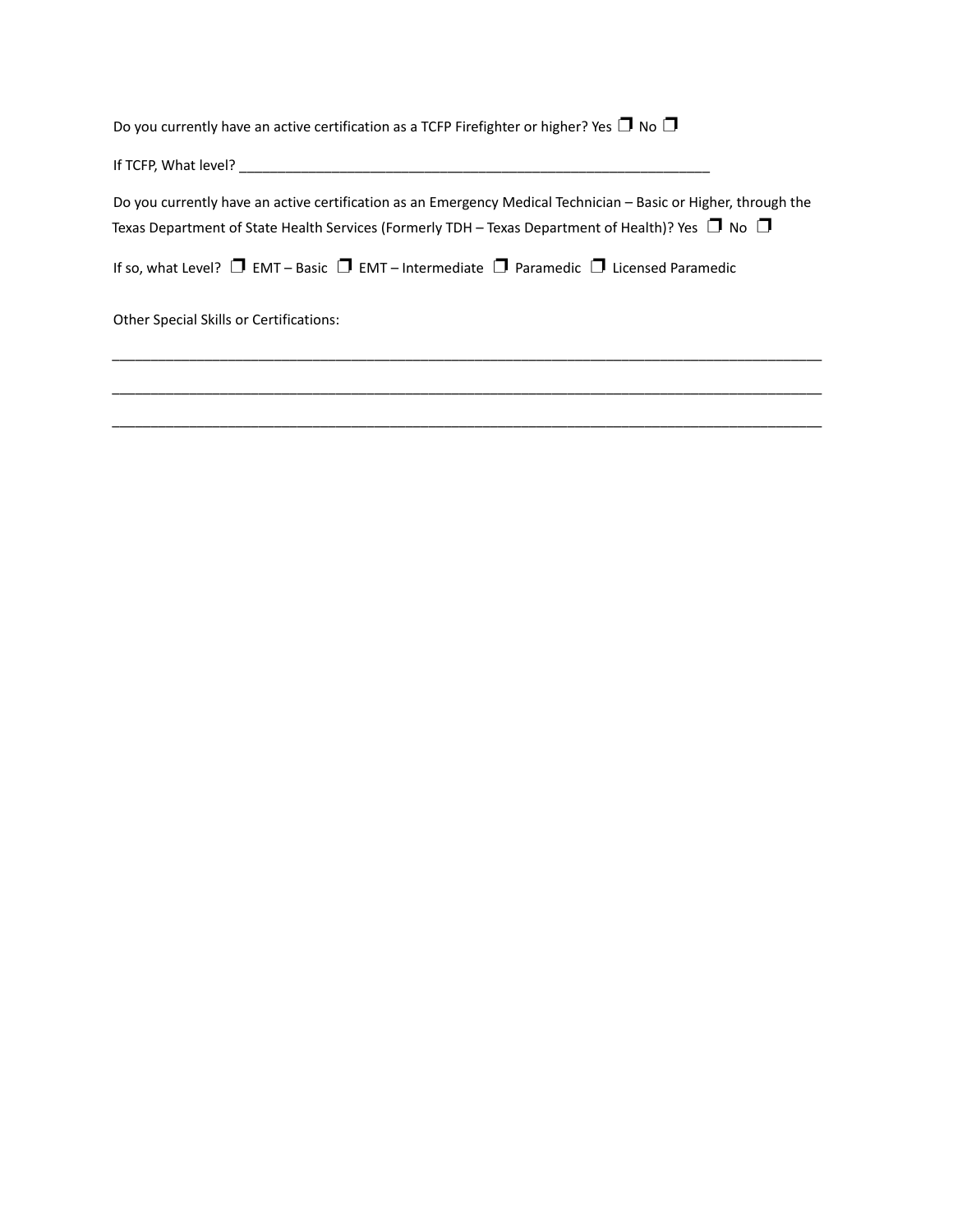#### **REFERENCES**

#### (ALL FIELDS REQUIRED)

### **Professional:**

| Name                                                                                               | <b>Professional:</b>  |
|----------------------------------------------------------------------------------------------------|-----------------------|
| <b>Street Address</b>                                                                              | Name                  |
| City, State, Zip                                                                                   | <b>Street Address</b> |
| the control of the control of the control of the control of the control of the control of<br>Phone | City, State, Zip      |
| Relationship                                                                                       | Phone                 |
| Personal                                                                                           | Relationship          |
| Name                                                                                               |                       |
| <b>Street Address</b>                                                                              |                       |
| City, State, Zip                                                                                   |                       |
| Phone                                                                                              |                       |
| Relationship                                                                                       |                       |
|                                                                                                    |                       |

How did you hear about us? :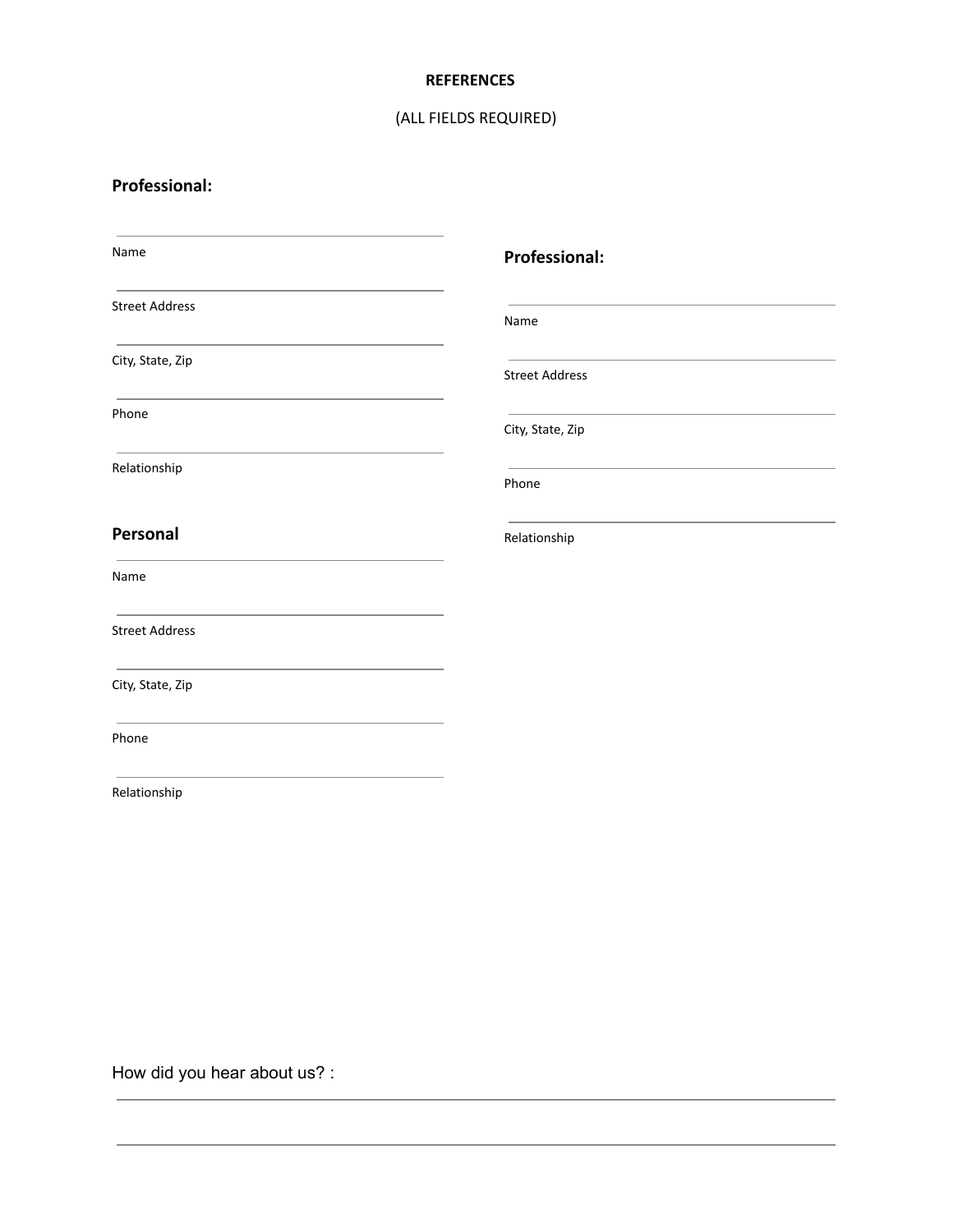### **DPS Computerized Criminal History (CCH) Verification (Agency Copy)**

I, \_\_\_\_\_\_\_\_\_\_\_\_\_\_\_\_\_\_\_\_\_\_\_\_\_\_\_\_\_\_\_\_\_\_, have been notified that a Computerized Criminal Applicant or Employee Name Please Print

History (CCH) verification check will be performed by accessing the Texas Department of Public Safety Secure Website and will be based on name and DOB identifiers I supply.

Because the name-based information is not an exact search and only fingerprint record searches represent true identification to criminal history, the organization conducting the criminal history check for background screening is not allowed to discuss any criminal history record information obtained using the name and DOB method. Therefore, the agency may request that I have a fingerprint search performed to clear any misidentification based on the result of the name and DOB search.

For the fingerprinting process, I will be required to submit a full and complete set of my fingerprints for analysis through the Texas Department of Public Safety AFIS (Automated Fingerprint Identification System). I have been made aware that to complete this process I must make an appointment with L1 Enrollment Services, submit a full and complete set of my fingerprints, request a copy be sent to the agency below, and pay a fee of \$24.95 to the fingerprinting services company, L1 Enrollment Services.

Once this process is completed and the agency receives the data from DPS, the information on my fingerprint criminal history may be discussed with me.

**(This copy must remain on file by your agency. Required for future DPS Audits)**

| Signature of Applicant or Employee and DOB |
|--------------------------------------------|
|                                            |
| Agency Name (Please Print)                 |
| Agency Representative Name (Please Print)  |
| Signature of Agency Representative         |
|                                            |
| <b>For Agency use only</b>                 |

| Please:                                                      |  |  |  |  |
|--------------------------------------------------------------|--|--|--|--|
| Check and Initial each Applicable                            |  |  |  |  |
| Space CCH Report Printed:                                    |  |  |  |  |
| YES NO<br>initial                                            |  |  |  |  |
| Purpose of CCH:                                              |  |  |  |  |
| Hire _________ Not Hired ____________________________initial |  |  |  |  |
|                                                              |  |  |  |  |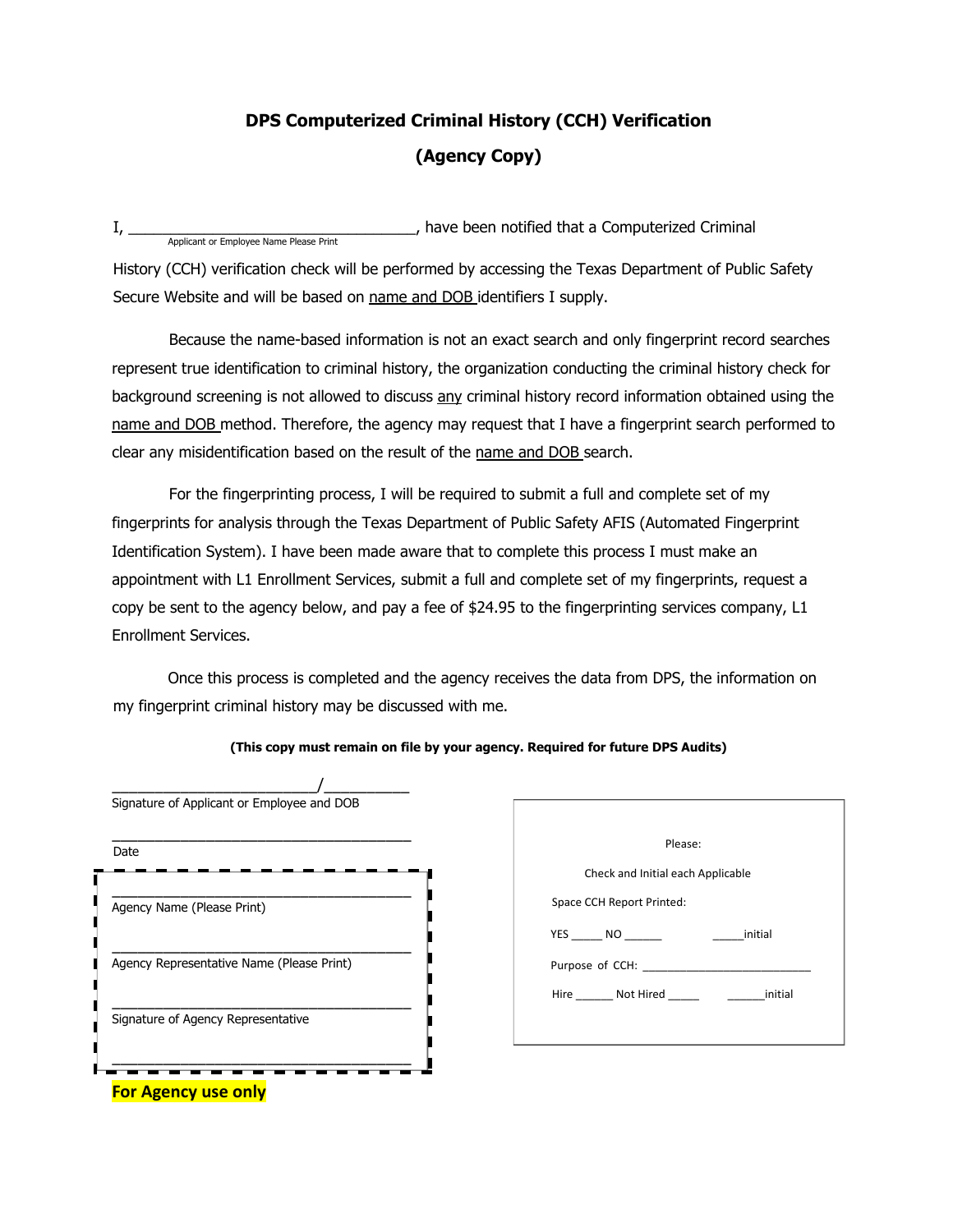#### **Authorization and Consent for Release of Personal and Employment Information**

I, aconsent and authorize Bexar County Emergency Service District #5 and its authorized agents, to conduct a pre-employment background search on me. You are hereby authorized and requested to reveal and discuss with Bexar County Emergency Service District #5, or its authorized representatives, any and all information you have concerning my employment history, credit history, criminal history, academic history, medical condition, driving record, personal habits, general demeanor, or any other information deemed pertinent to my background.

I further understand that an Investigative consumer report concerning me may include information about my character, general reputation, personal characteristics, and mode of living. Under Federal Trade Commission, Fair Credit Reporting Act, and Federal and State Law, I am entitled to receive a free copy of any consumer report containing public information obtained directly by the employer; or all of the information obtained by the Investigative reporting agency within three days of the time the report is released to the employer along with a copy of "Your Rights Under the Fair Credit Reporting Act". State and Federal laws also require the employer to give me notice, if adverse action is taken based upon the contents either wholly or partly because of information contained in an investigative consumer report, along with a copy of the investigative report. I understand I have the right to dispute directly with the consumer reporting agency any findings within any consumer/investigative report, if the dispute is made in writing by me within 60 days of the date of the adverse action.

I understand that the information you may release is personal and confidential so, I release you, the persons, individuals, companies, corporations, and entities, as well as Bexar County Emergency Service District #5 from any liability for obtaining and providing all such information for preparing this personal and/or employment background evaluation only.

I hereby waive all claims for damage or injury because of obtaining and providing this information as to Bexar County Emergency Services District #5. I further agree to indemnify and hold harmless Bexar County Emergency Service District #5 and the individual companies releasing this information for all claims, costs, damages, or injury, which may occur as a result of obtaining and providing such personal and confidential information. This authorization is to remain in effect during my entire employment if selected for employment.

#### **I have read the foregoing and agree to be bound by the terms of this authorization and**

|          | Social Security Number: _____-_______________ Birthday MM/DD/YYYY (ID purposes only): _____/______/          |
|----------|--------------------------------------------------------------------------------------------------------------|
|          |                                                                                                              |
| release: | I have read this Authorization and Consent for Release of information and fully understand the terms of this |
|          |                                                                                                              |
|          | It is possible that Bexar County ESD No. 5 may not interview or offer employment to all applicants for       |
|          | vacancies. All applicants chosen to be interviewed will be contacted. Applications will be considered        |
|          | "Active" for 90 days following their submission. Thereafter, applicants who desire to be considered          |

#### **release. Please Print Clearly Using Blue or Black Ink Only**

**further must submit a new application.**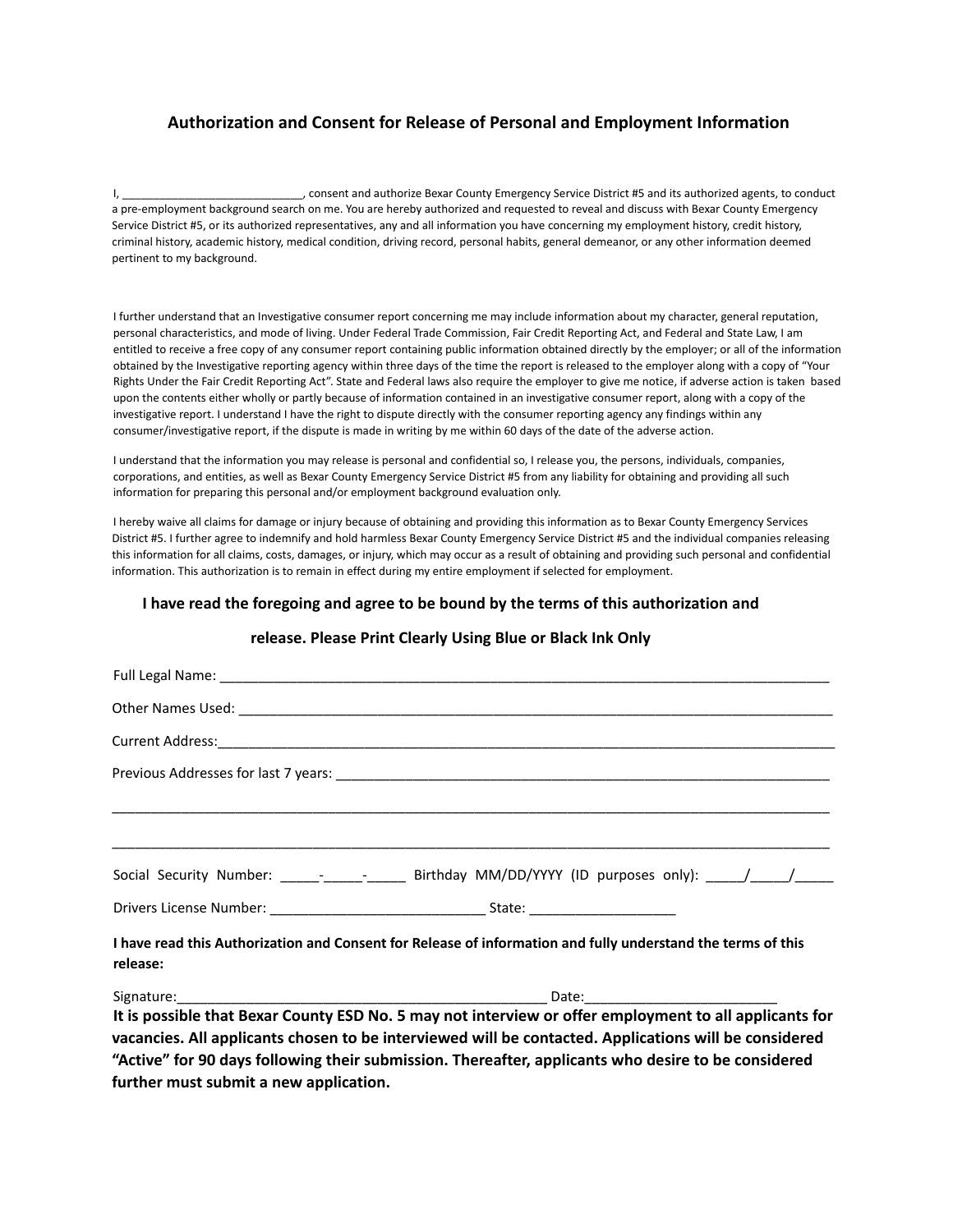I, the undersigned applicant, certify that facts contained in this application are true and complete to the best of my knowledge, and understand that false, misleading, incomplete, or omitted facts on this application, resumes, or other exhibits will result in rejection of the application and/or immediate dismissal from employment, whenever discovered.

I, the undersigned applicant, authorize Bexar County ESD No. 5, its subsidiaries or affiliates or Research Company of its choosing, its agent and designated Company personnel, to conduct a verification of my education, previous employment/work history, criminal background history, credit history, motor vehicle records and to contact my personal references.

I, the undersigned applicant, have also been informed that should I receive an offer from Bexar County ESD No. 5 to join as a Firefighter / FR and accept and/or wish to remain an employee with Bexar County ESD No. 5, its subsidiaries, or affiliates, may be required at any time to submit to a substance abuse test for the detection of alcohol, drugs, or controlled substance in my system. I authorize the collecting Doctor or medical clinic to release the results of these tests to the President and/or Fire Chief of Bexar County ESD No. 5 its subsidiaries or affiliates, with the understanding that this information will be kept confidential and be used for the sole purpose of determining my suitability for employment and/or continued employment.

I understand that, if accepted, this application does not constitute a contract of employment for any specific period. I further understand that all employment is at will and may be terminated by notification from either party at any time, with or without cause, and without prior notice.

I understand that no representative of Bexar County ESD No. 5 its subsidiaries or affiliates is authorized to enter into any contract for employment for any specific period or to assure any other personnel action, either prior to commencement of employment or after I become an employee, or make any agreement to the foregoing.

If employment is offered and accepted, I agree to comply with all the rules and regulations of the Department including Standard Operating Guidelines, policies and the "Personnel Manual" as this handbook applies also to me as a Firefighter/FR. Additionally, I understand that if I am hired, the documents listed above will **not** constitute contracts between the Department and me.

Date:  $\frac{1}{\sqrt{2\pi}}$   $\frac{1}{\sqrt{2\pi}}$  Signature

Print Name

\_\_\_\_\_\_\_\_\_\_\_\_\_\_\_\_\_\_\_\_\_\_\_\_\_\_\_\_\_\_\_\_\_\_\_\_\_\_\_\_\_\_\_\_\_\_\_\_\_\_\_\_\_\_\_